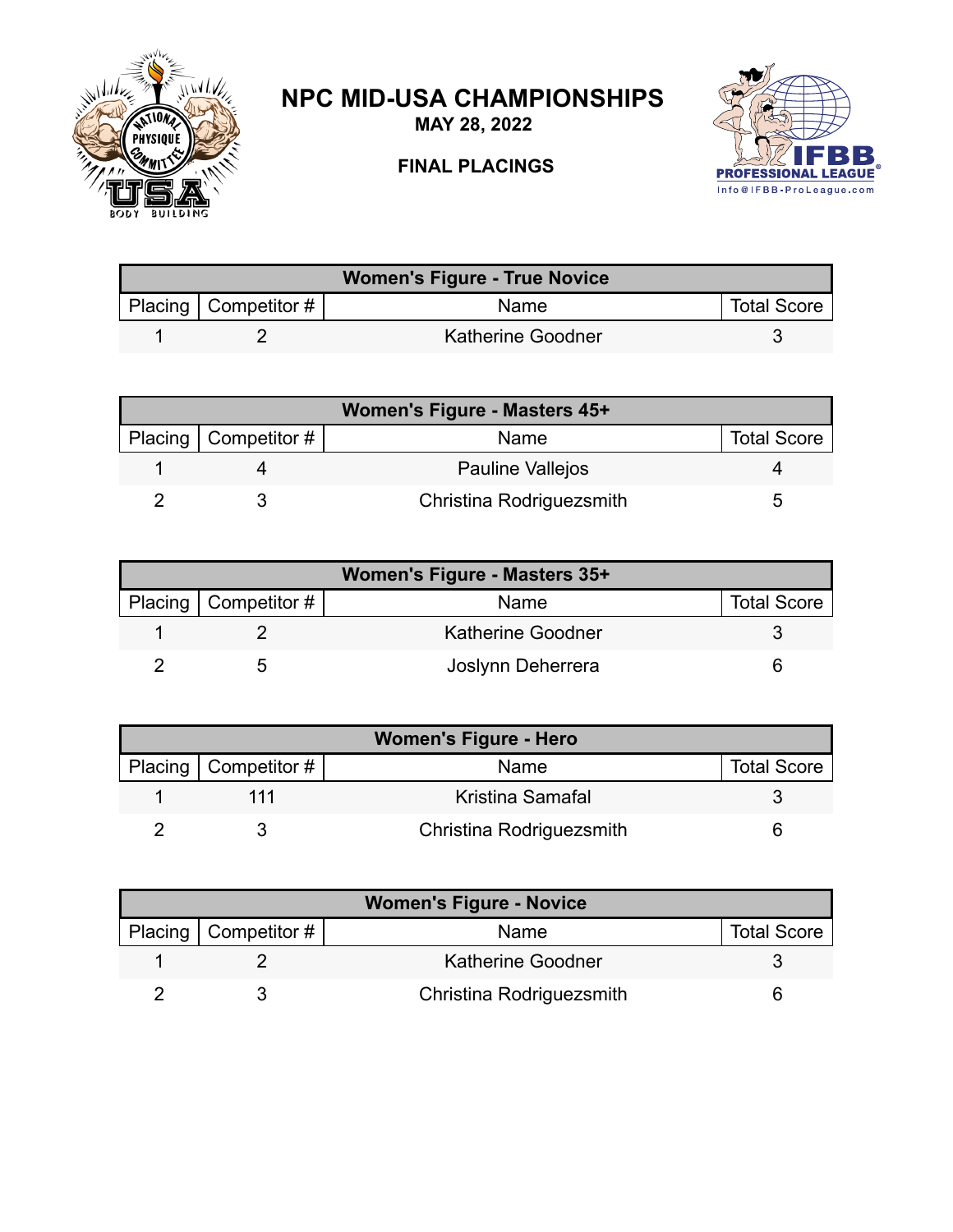| <b>Women's Figure - Open Class A</b> |              |                          |                    |  |
|--------------------------------------|--------------|--------------------------|--------------------|--|
| Placing                              | Competitor # | Name                     | <b>Total Score</b> |  |
|                                      |              | * Ashley Martinez *      |                    |  |
|                                      |              | <b>Katherine Goodner</b> | 5                  |  |
| 3                                    | 5            | Joslynn Deherrera        |                    |  |
|                                      |              | Pauline Vallejos         |                    |  |

| <b>Women's Figure - Open Class B</b> |                        |                          |                    |  |
|--------------------------------------|------------------------|--------------------------|--------------------|--|
|                                      | Placing   Competitor # | Name                     | <b>Total Score</b> |  |
|                                      |                        | Tracy Ho                 |                    |  |
|                                      |                        | Christina Rodriguezsmith |                    |  |

| <b>Men's Classic Physique - True Novice</b>               |  |                  |  |  |
|-----------------------------------------------------------|--|------------------|--|--|
| Placing   Competitor $\#$  <br><b>Total Score</b><br>Name |  |                  |  |  |
|                                                           |  | Nathan Rodriguez |  |  |

| Men's Classic Physique - Masters 45+ |                            |                       |                    |  |
|--------------------------------------|----------------------------|-----------------------|--------------------|--|
|                                      | Placing   Competitor # $ $ | Name                  | <b>Total Score</b> |  |
|                                      |                            | <b>Bryan Williams</b> |                    |  |

| Men's Classic Physique - Masters 35+ |                        |                       |                    |  |
|--------------------------------------|------------------------|-----------------------|--------------------|--|
|                                      | Placing   Competitor # | Name                  | <b>Total Score</b> |  |
|                                      |                        | Nathan Rodriguez      |                    |  |
|                                      | 10                     | <b>Bryan Williams</b> |                    |  |
|                                      |                        | Raymond Jose Castillo |                    |  |

| <b>Men's Classic Physique - Novice</b> |                    |              |  |  |
|----------------------------------------|--------------------|--------------|--|--|
| Placing   Competitor $\#$              | <b>Total Score</b> |              |  |  |
|                                        |                    | David Duhigg |  |  |

| Men's Classic Physique - Open Class A |                              |                        |                    |  |
|---------------------------------------|------------------------------|------------------------|--------------------|--|
|                                       | Placing $\vert$ Competitor # | Name                   | <b>Total Score</b> |  |
|                                       |                              | * Erick Marinquezada * |                    |  |
|                                       |                              | <b>Bryan Williams</b>  |                    |  |
|                                       |                              | Raymond Jose Castillo  |                    |  |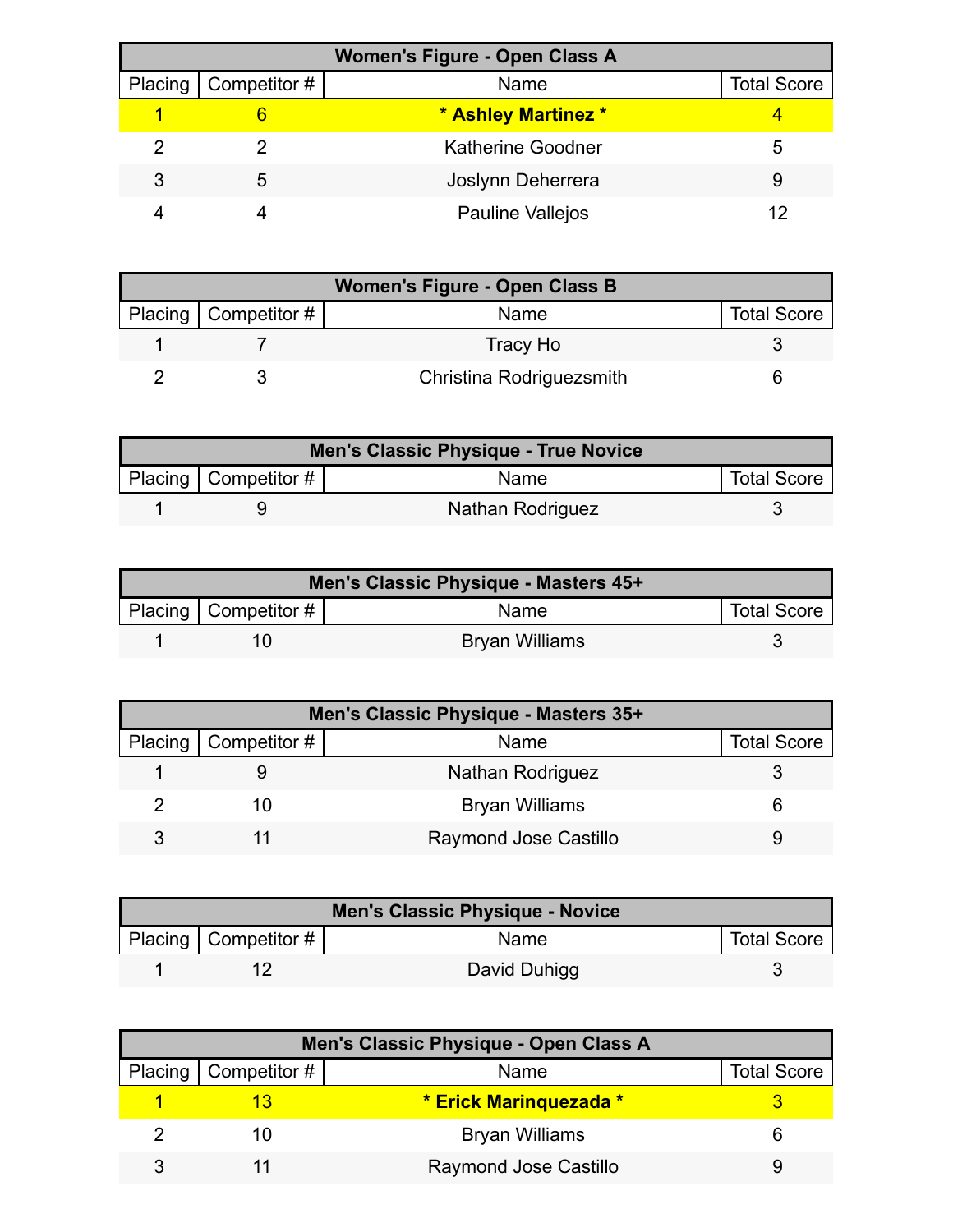| Men's Classic Physique - Open Class B |                          |              |                    |  |
|---------------------------------------|--------------------------|--------------|--------------------|--|
|                                       | Placing   Competitor $#$ | Name         | <b>Total Score</b> |  |
|                                       |                          | David Duhigg |                    |  |

| <b>Women's Physique - Open</b> |                           |                  |                    |  |
|--------------------------------|---------------------------|------------------|--------------------|--|
|                                | Placing   Competitor $\#$ | Name             | <b>Total Score</b> |  |
|                                | 111                       | Kristina Samafal |                    |  |

| Men's Bodybuilding - Masters 50+ |                           |             |                    |  |
|----------------------------------|---------------------------|-------------|--------------------|--|
|                                  | Placing   Competitor $\#$ | <b>Name</b> | <b>Total Score</b> |  |
|                                  | 1 <sub>h</sub>            | John Crowe  |                    |  |

| Men's Bodybuilding - Masters 40+ |                        |                    |                    |  |
|----------------------------------|------------------------|--------------------|--------------------|--|
|                                  | Placing   Competitor # | Name               | <b>Total Score</b> |  |
|                                  | $15 -$                 | John Crowe         |                    |  |
|                                  | ۱ĥ                     | Nicholas Deherrera |                    |  |

| <b>Men's Bodybuilding - Novice Lightweight</b> |                        |              |                    |  |
|------------------------------------------------|------------------------|--------------|--------------------|--|
|                                                | Placing   Competitor # | <b>Name</b>  | <b>Total Score</b> |  |
|                                                |                        | Jose Holguin |                    |  |

| Men's Bodybuilding - Open Middleweight |                        |              |                    |  |
|----------------------------------------|------------------------|--------------|--------------------|--|
|                                        | Placing   Competitor # | Name         | <b>Total Score</b> |  |
|                                        |                        | Jose Holguin |                    |  |

|         | Men's Bodybuilding - Open Light Heavyweight |                    |                    |  |  |
|---------|---------------------------------------------|--------------------|--------------------|--|--|
| Placing | Competitor #                                | Name               | <b>Total Score</b> |  |  |
|         | 18                                          | * Charles House *  |                    |  |  |
|         | 14                                          | Daniel Valdez      | 6                  |  |  |
| 3       | 15                                          | John Crowe         | 9                  |  |  |
|         | 16                                          | Nicholas Deherrera | 12                 |  |  |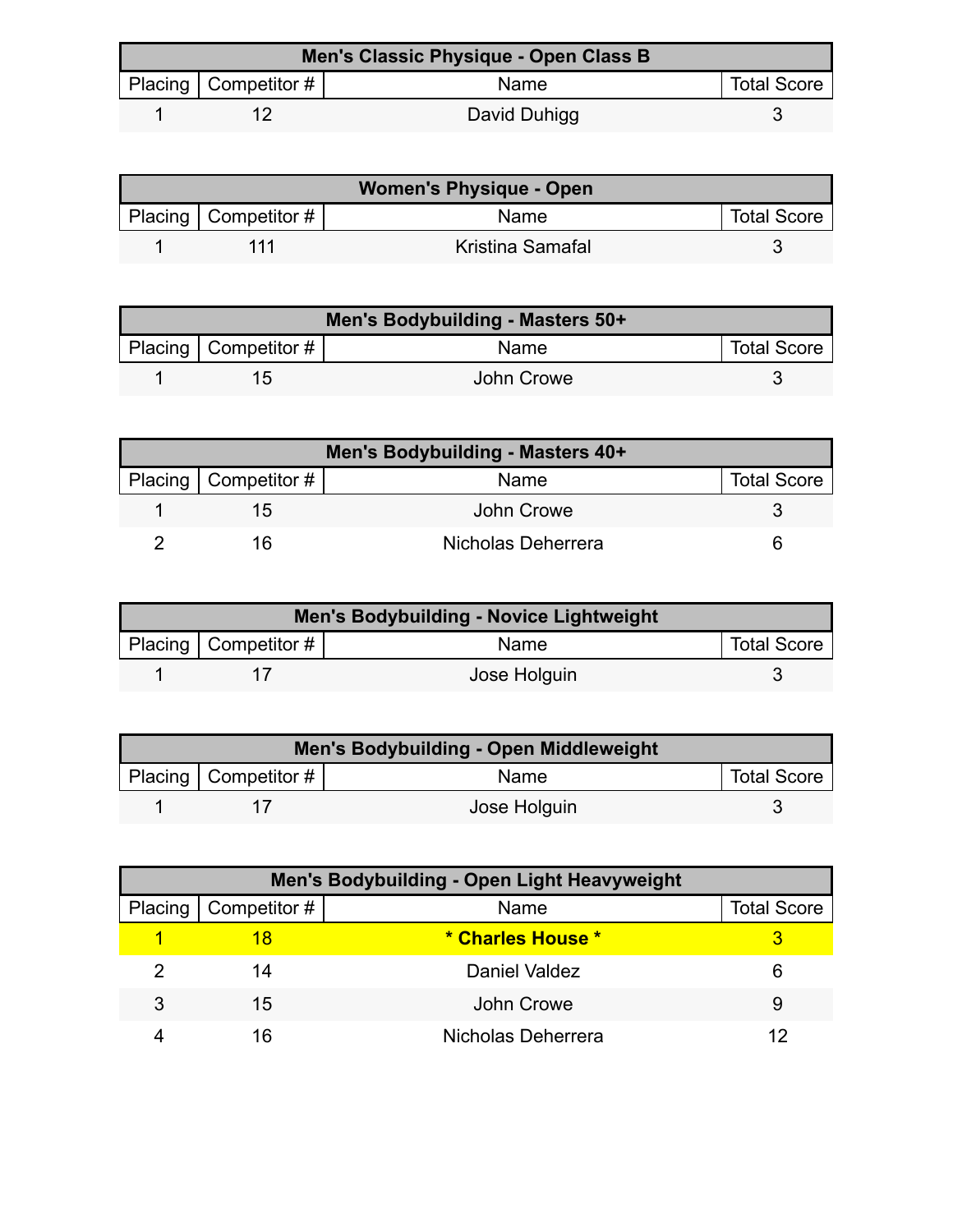| <b>Men's Physique - True Novice</b> |                        |                      |                    |  |
|-------------------------------------|------------------------|----------------------|--------------------|--|
|                                     | Placing   Competitor # | Name                 | <b>Total Score</b> |  |
|                                     |                        | <b>Esteven Solis</b> |                    |  |
|                                     | 20                     | <b>Ken Sears</b>     |                    |  |
|                                     | 19                     | Jean Paul Fredette   |                    |  |

| Men's Physique - Masters 50+ |                      |                    |  |  |
|------------------------------|----------------------|--------------------|--|--|
| Placing   Competitor #       | Name                 | <b>Total Score</b> |  |  |
|                              | <b>Esteven Solis</b> |                    |  |  |
| 1 Q                          | Jean Paul Fredette   |                    |  |  |

| Men's Physique - Masters 35+ |                        |                |                    |  |
|------------------------------|------------------------|----------------|--------------------|--|
|                              | Placing   Competitor # | Name           | <b>Total Score</b> |  |
|                              |                        | Jason Abitua   |                    |  |
|                              |                        | Justin Tisdale |                    |  |

| <b>Men's Physique - Hero</b> |                              |                    |                    |  |
|------------------------------|------------------------------|--------------------|--------------------|--|
|                              | Placing $\vert$ Competitor # | Name               | <b>Total Score</b> |  |
|                              | 24                           | Kolohe Primeau     |                    |  |
|                              | 22                           | Jason Abitua       | 6                  |  |
|                              | 19                           | Jean Paul Fredette |                    |  |

| <b>Men's Physique - Novice A</b> |                        |                     |                    |  |
|----------------------------------|------------------------|---------------------|--------------------|--|
|                                  | Placing   Competitor # | <b>Name</b>         | <b>Total Score</b> |  |
|                                  | 28                     | <b>Ronald Baker</b> |                    |  |
|                                  | 25                     | Jose Hernandez      |                    |  |

| <b>Men's Physique - Novice B</b> |              |                       |                    |
|----------------------------------|--------------|-----------------------|--------------------|
| Placing                          | Competitor # | Name                  | <b>Total Score</b> |
|                                  | 81           | * McCarty Braxton *   | 3                  |
| 2                                | 27           | Jake Padilla          | 6                  |
| 3                                | 26           | <b>Patrick Lucero</b> | 9                  |
| 4                                | 20           | <b>Ken Sears</b>      | 12                 |
| 5                                | 19           | Jean Paul Fredette    | 15                 |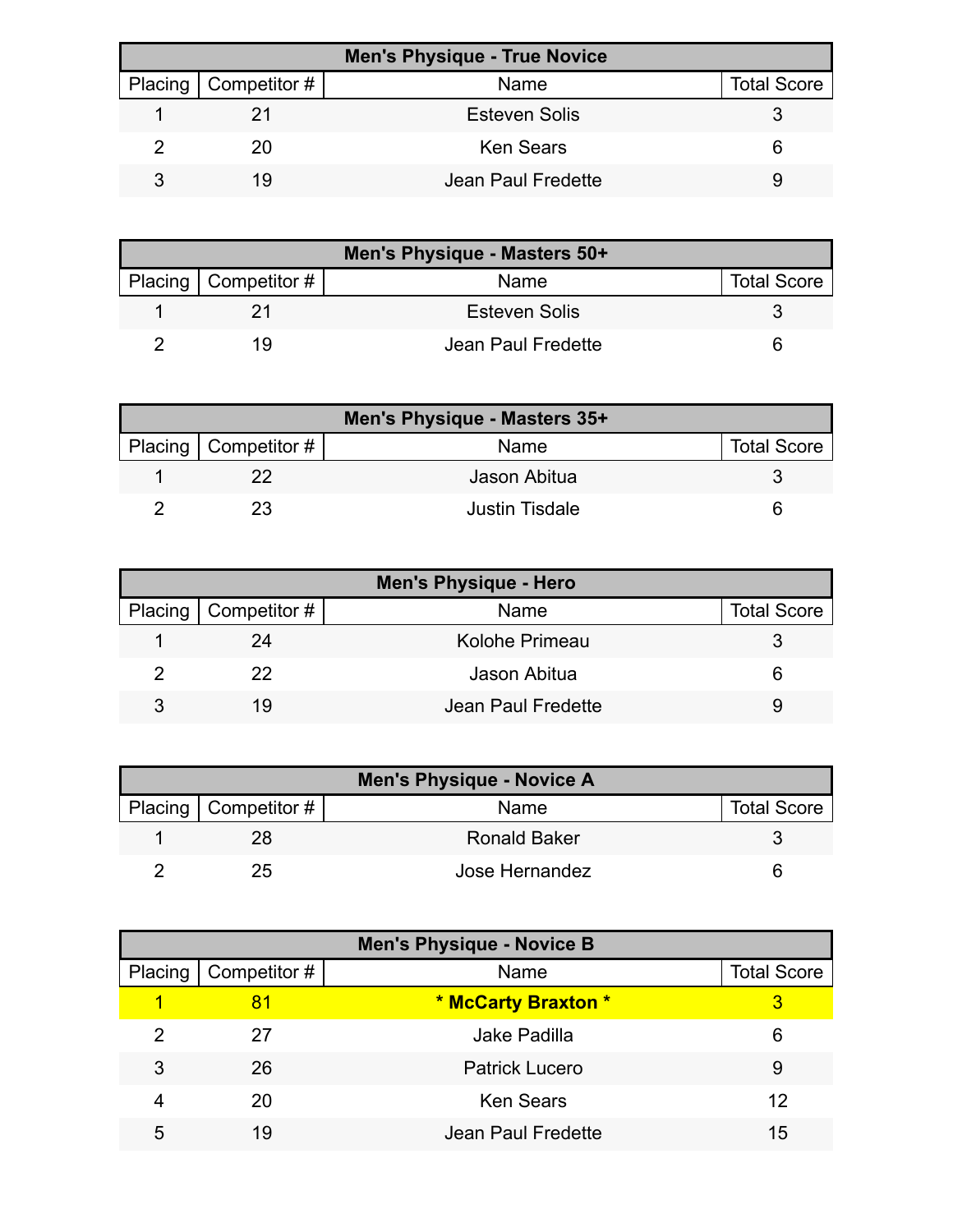| Men's Physique - Open Class A |                           |                |                    |  |
|-------------------------------|---------------------------|----------------|--------------------|--|
|                               | Placing   Competitor $\#$ | Name           | <b>Total Score</b> |  |
|                               |                           | Justin Tisdale |                    |  |

| Men's Physique - Open Class B |                        |                      |                    |
|-------------------------------|------------------------|----------------------|--------------------|
|                               | Placing   Competitor # | Name                 | <b>Total Score</b> |
|                               | 14                     | <b>Daniel Valdez</b> |                    |
|                               | 28                     | <b>Ronald Baker</b>  | 6                  |
| 3                             | 21                     | <b>Esteven Solis</b> | 9                  |
|                               | 25                     | Jose Hernandez       |                    |

| Men's Physique - Open Class C |                              |                       |                    |  |
|-------------------------------|------------------------------|-----------------------|--------------------|--|
|                               | Placing $\vert$ Competitor # | Name                  | <b>Total Score</b> |  |
|                               | 24                           | Kolohe Primeau        |                    |  |
|                               | 29                           | Jeramy Wilson         |                    |  |
| 3                             | 26                           | <b>Patrick Lucero</b> |                    |  |

| Men's Physique - Open Class D |              |                        |                    |  |
|-------------------------------|--------------|------------------------|--------------------|--|
| Placing                       | Competitor # | Name                   | <b>Total Score</b> |  |
|                               | 31           | * Khalid Issa *        | 3                  |  |
| 2                             | 81           | <b>McCarty Braxton</b> | 6                  |  |
| 3                             | 22           | Jason Abitua           | 9                  |  |
| 4                             | 30           | <b>Ronnie Clements</b> | 12                 |  |
| 5                             | 20           | <b>Ken Sears</b>       | 15                 |  |
| 6                             | 19           | Jean Paul Fredette     | 18                 |  |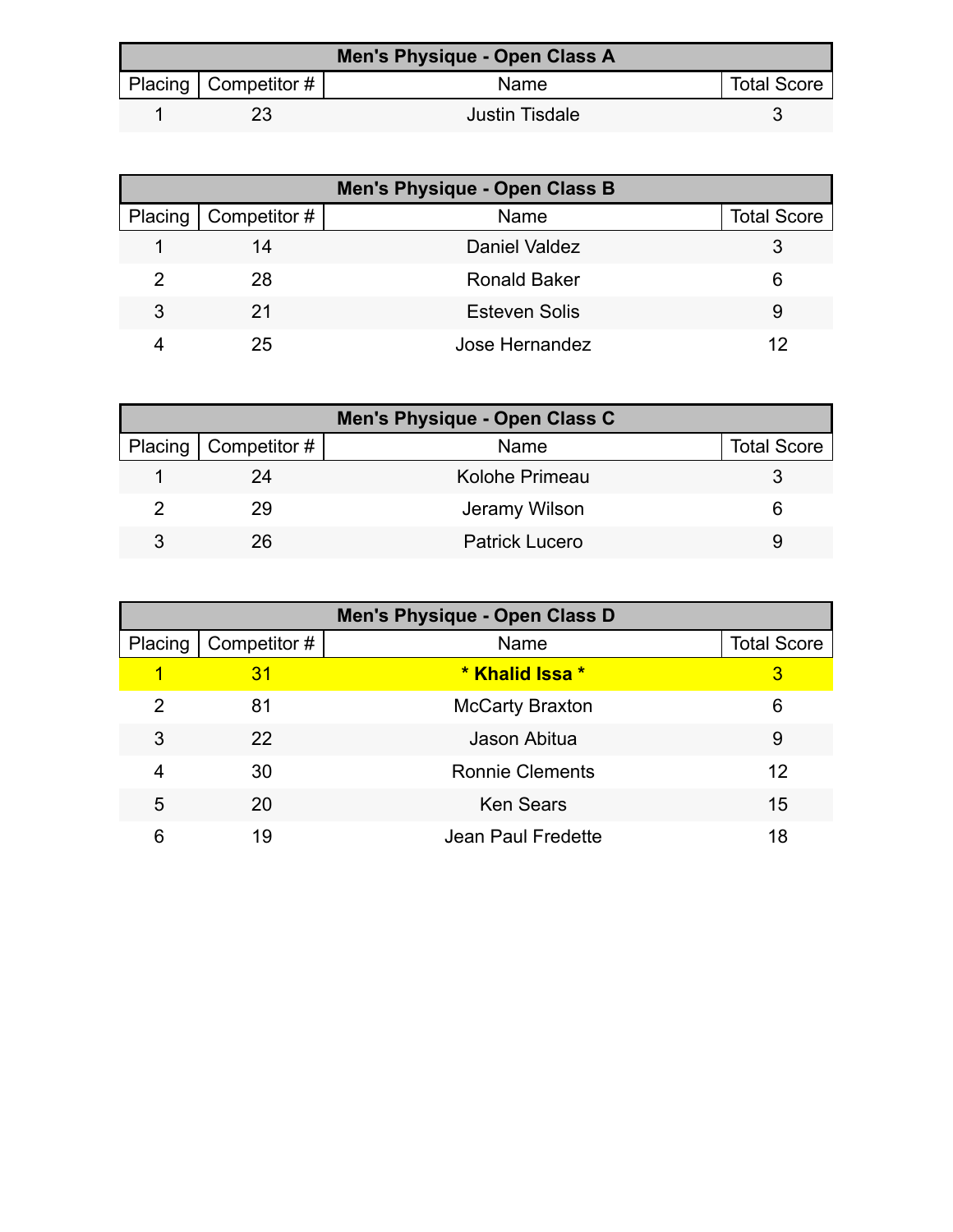| <b>Women's Bikini - True Novice</b> |              |                         |                    |
|-------------------------------------|--------------|-------------------------|--------------------|
| Placing                             | Competitor # | Name                    | <b>Total Score</b> |
|                                     | 39           | Jessica Oluyitan        | 3                  |
| 2                                   | 37           | <b>Judy Lopez</b>       | 6                  |
| 3                                   | 33           | <b>Alec Britton</b>     | 9                  |
| 4                                   | 36           | Anna Lerner             | 12                 |
| 5                                   | 38           | Daija Munoz             | 15                 |
| 6                                   | 35           | Jennifer Gutierrez      | 18                 |
| 7                                   | 32           | Joelle Anderson         | 21                 |
| 8                                   | 34           | <b>Celeste Fredette</b> | 24                 |

| Women's Bikini - Masters 45+ |              |                           |                    |
|------------------------------|--------------|---------------------------|--------------------|
| Placing                      | Competitor # | Name                      | <b>Total Score</b> |
|                              | 41           | <b>Rachel Corona</b>      | 3                  |
| $\overline{2}$               | 43           | Lina Rollins              | 6                  |
| 3                            | 46           | <b>Mary Williams</b>      | 9                  |
| 4                            | 44           | Geri Lynn Sanchez         | 12                 |
| 5                            | 35           | <b>Jennifer Gutierrez</b> | 15                 |
| 6                            | 42           | Cristina Holguin          | 18                 |
| 7                            | 45           | <b>Mandy Taylor</b>       | 22                 |
| 8                            | 34           | <b>Celeste Fredette</b>   | 23                 |

| Women's Bikini - Masters 35+ |              |                       |                    |
|------------------------------|--------------|-----------------------|--------------------|
| Placing                      | Competitor # | Name                  | <b>Total Score</b> |
|                              | 49           | <b>Holly Jones</b>    | 3                  |
| 2                            | 48           | Lily Jimenez          | 6                  |
| 3                            | 43           | Lina Rollins          | 9                  |
| 4                            | 47           | <b>Bethany Jessee</b> | 12                 |
| 5                            | 51           | Nicole Shepherd       | 15                 |
| 6                            | 40           | Jenna Vigil           | 18                 |
| 7                            | 36           | Anna Lerner           | 21                 |
| 8                            | 35           | Jennifer Gutierrez    | 24                 |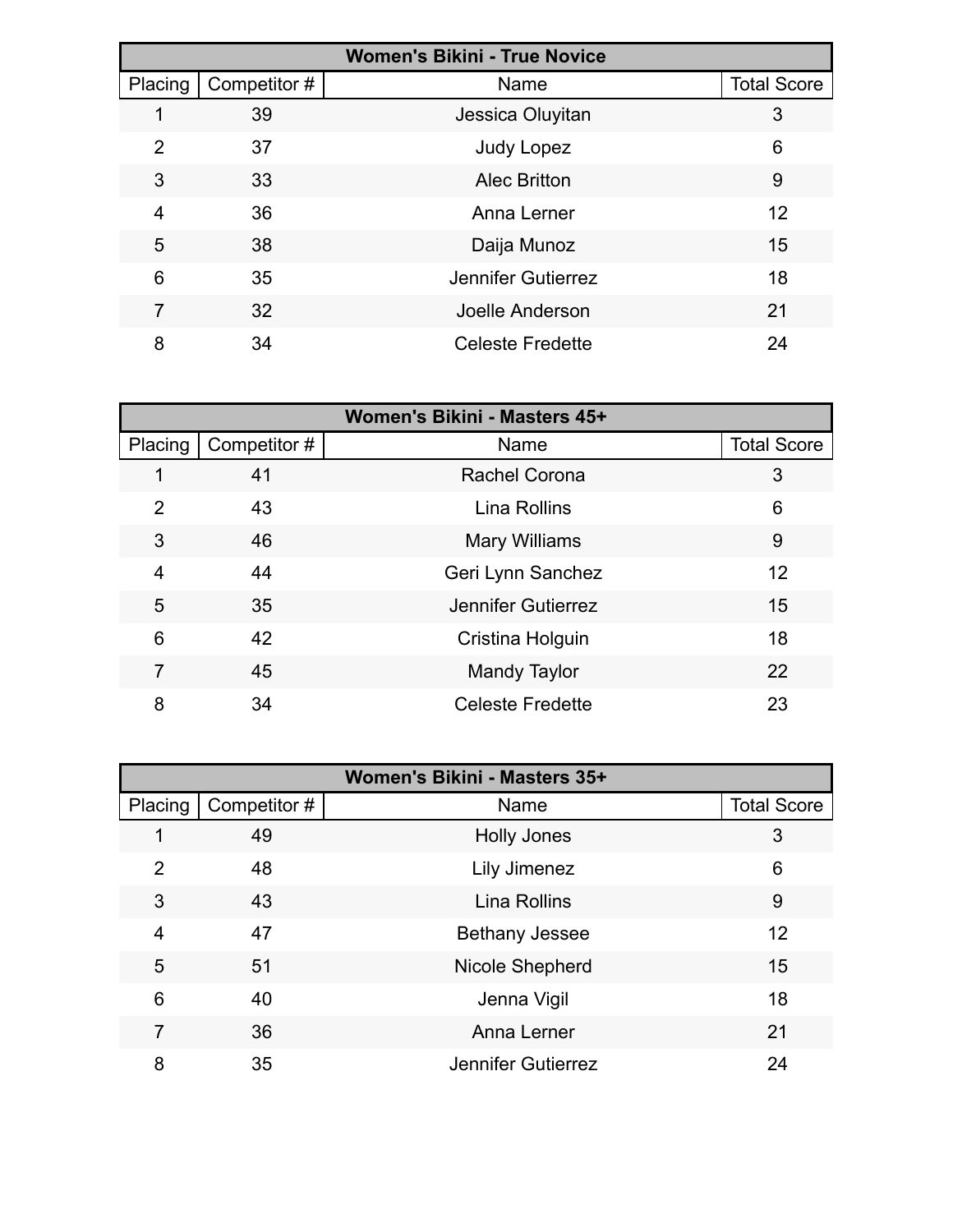| <b>Women's Bikini - Teenage</b> |                          |                  |                    |
|---------------------------------|--------------------------|------------------|--------------------|
|                                 | Placing   Competitor $#$ | Name             | <b>Total Score</b> |
|                                 | 53                       | Marissa Marshall |                    |
|                                 | 52                       | Isabella Lucero  |                    |

| <b>Women's Bikini - Hero</b> |              |                        |                    |
|------------------------------|--------------|------------------------|--------------------|
| Placing                      | Competitor # | Name                   | <b>Total Score</b> |
|                              | 37           | <b>Judy Lopez</b>      | 3                  |
| 2                            | 54           | <b>Cydney Vallez</b>   | 6                  |
| 3                            | 51           | <b>Nicole Shepherd</b> | 9                  |
| 4                            | 35           | Jennifer Gutierrez     | 13                 |
| 5                            | 32           | Joelle Anderson        | 14                 |

| <b>Women's Bikini - Novice A</b> |              |                           |                    |
|----------------------------------|--------------|---------------------------|--------------------|
| Placing                          | Competitor # | Name                      | <b>Total Score</b> |
| 1                                | 64           | * Jazmin Amaya *          | $\overline{3}$     |
| $\overline{2}$                   | 56           | Shonnetta Estrada         | 6                  |
| 3                                | 60           | Megan Smith               | 9                  |
| 4                                | 37           | <b>Judy Lopez</b>         | 12 <sub>2</sub>    |
| 5                                | 58           | Kandyce Sandoval          | 15                 |
| 6                                | 39           | Jessica Oluyitan          | 18                 |
| $\overline{7}$                   | 33           | <b>Alec Britton</b>       | 22                 |
| 8                                | 52           | <b>Isabella Lucero</b>    | 24                 |
| 9                                | 59           | Nina Tran                 | 27                 |
| 10                               | 36           | Anna Lerner               | 30                 |
| 11                               | 94           | Rena Aragon               | 33                 |
| 12 <sub>2</sub>                  | 35           | Jennifer Gutierrez        | 36                 |
| 13                               | 57           | Katherine Garcia-Gallegos | 39                 |
| 14                               | 34           | <b>Celeste Fredette</b>   | 42                 |

| <b>Women's Bikini - Novice B</b> |                        |                    |                    |  |
|----------------------------------|------------------------|--------------------|--------------------|--|
|                                  | Placing   Competitor # | Name               | <b>Total Score</b> |  |
|                                  | 61                     | <b>Yvette Leon</b> |                    |  |
|                                  | 62                     | Alejandra Ortiz    |                    |  |
|                                  | 44                     | Geri Lynn Sanchez  |                    |  |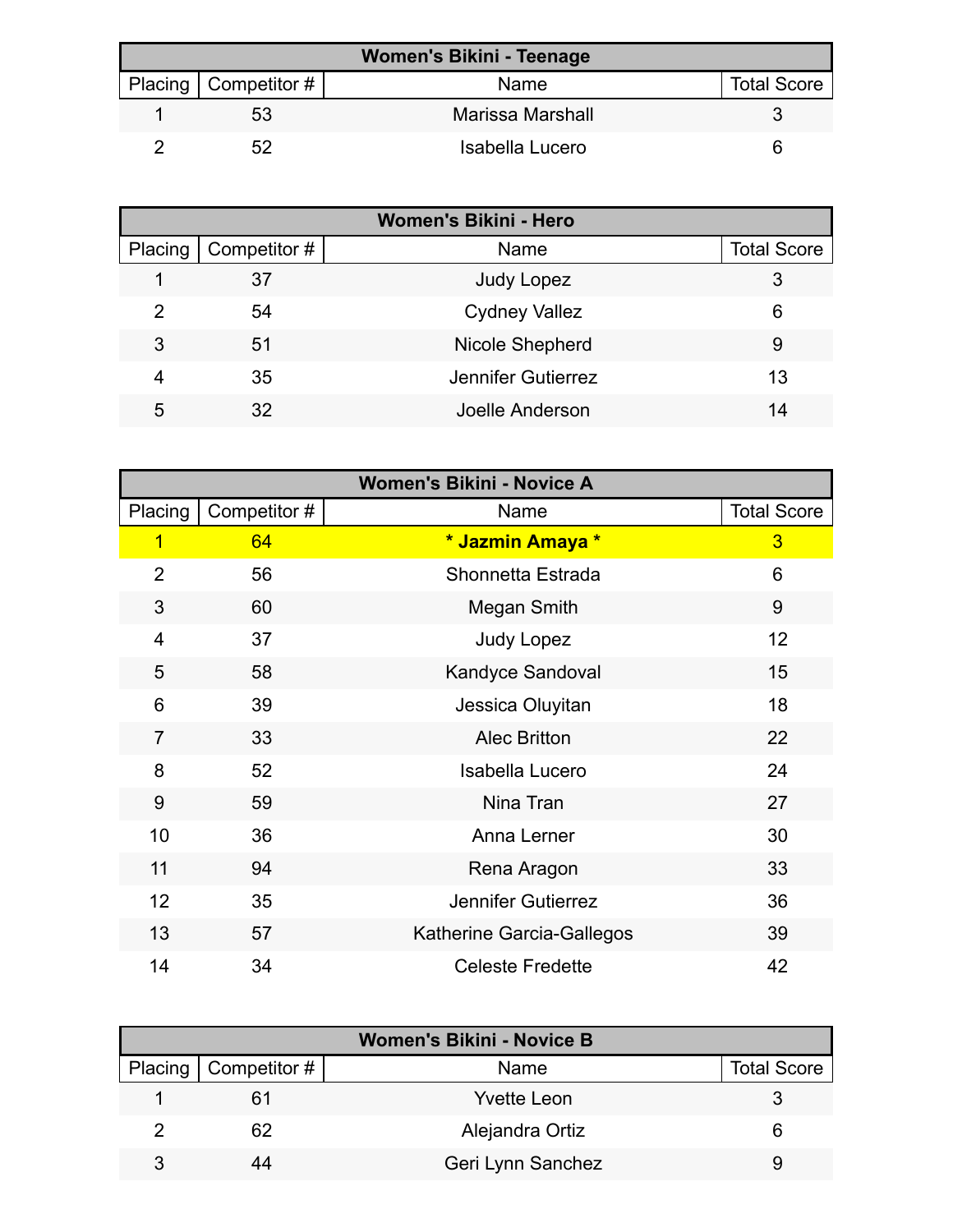| Women's Bikini - Novice C |                          |                       |                    |  |
|---------------------------|--------------------------|-----------------------|--------------------|--|
|                           | Placing   Competitor $#$ | Name                  | <b>Total Score</b> |  |
|                           | 45                       | Mandy Taylor          |                    |  |
|                           | 63                       | <b>Billie Russell</b> |                    |  |

| Women's Bikini - Open Class A |              |                           |                    |
|-------------------------------|--------------|---------------------------|--------------------|
| Placing                       | Competitor # | Name                      | <b>Total Score</b> |
|                               | 43           | Lina Rollins              | 3                  |
| 2                             | 56           | Shonnetta Estrada         | 6                  |
| 3                             | 58           | <b>Kandyce Sandoval</b>   | 9                  |
| 4                             | 59           | Nina Tran                 | 12                 |
| 5                             | 94           | Rena Aragon               | 15                 |
| 6                             | 57           | Katherine Garcia-Gallegos | 18                 |

| Women's Bikini - Open Class B |                     |                          |                    |  |
|-------------------------------|---------------------|--------------------------|--------------------|--|
| Placing                       | $\mid$ Competitor # | Name                     | <b>Total Score</b> |  |
|                               | 65                  | <b>Karina Miramontes</b> |                    |  |
|                               | 38                  | Daija Munoz              | 6                  |  |
| 3                             | 36                  | Anna Lerner              | 9                  |  |
|                               | 34                  | <b>Celeste Fredette</b>  | 12                 |  |

| Women's Bikini - Open Class C |              |                         |                    |
|-------------------------------|--------------|-------------------------|--------------------|
| Placing                       | Competitor # | Name                    | <b>Total Score</b> |
| 1                             | 64           | Jazmin Amaya            | 3                  |
| 2                             | 53           | <b>Marissa Marshall</b> | 6                  |
| 3                             | 37           | <b>Judy Lopez</b>       | 9                  |
| 4                             | 39           | Jessica Oluyitan        | 12                 |
| 5                             | 60           | Megan Smith             | 15                 |
| 6                             | 51           | Nicole Shepherd         | 19                 |
|                               | 33           | <b>Alec Britton</b>     | 20                 |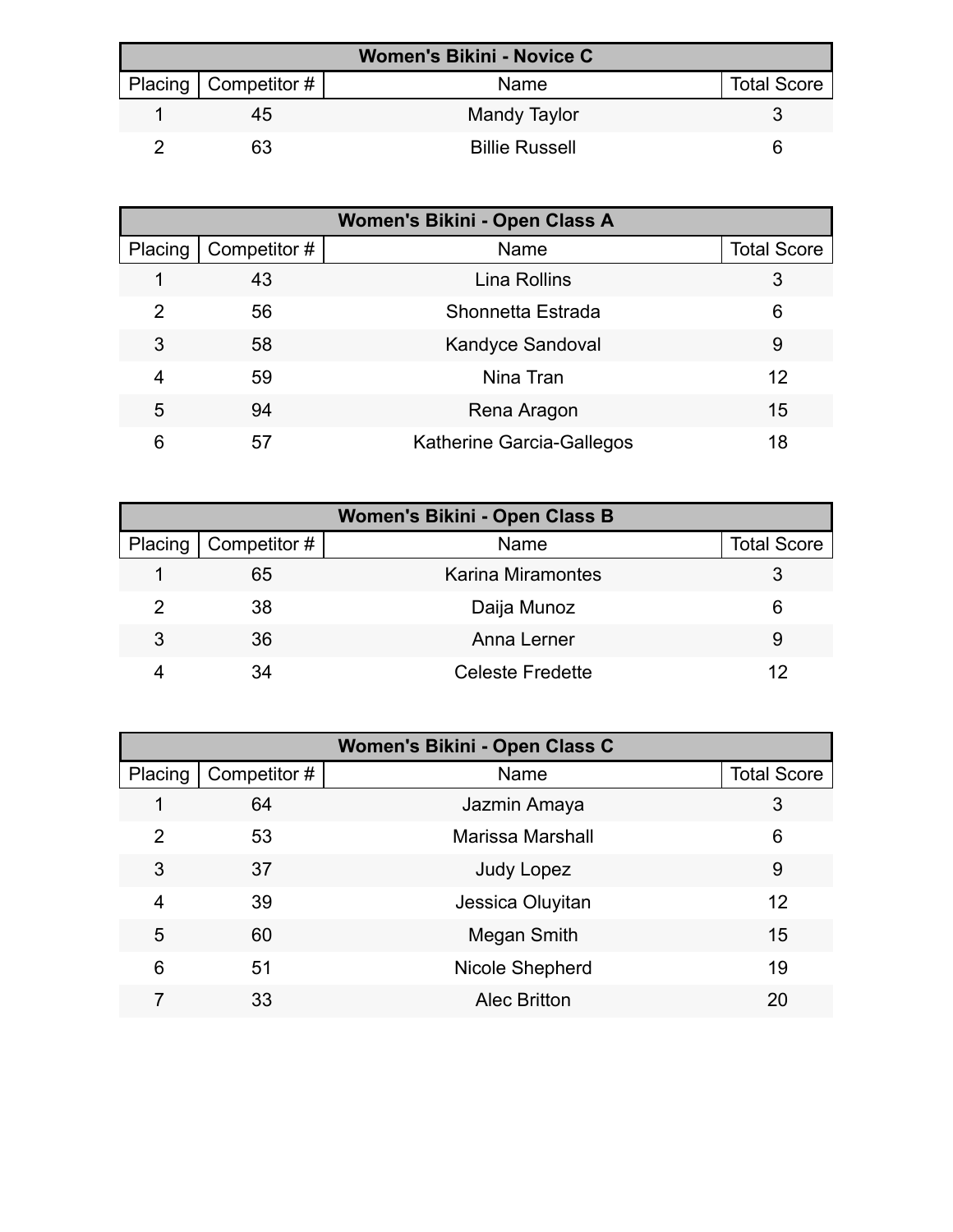| Women's Bikini - Open Class D |              |                      |                    |  |
|-------------------------------|--------------|----------------------|--------------------|--|
| Placing                       | Competitor # | Name                 | <b>Total Score</b> |  |
|                               | 49           | <b>Holly Jones</b>   | 3                  |  |
| 2                             | 41           | <b>Rachel Corona</b> | 6                  |  |
| 3                             | 48           | Lily Jimenez         | 9                  |  |
| 4                             | 54           | <b>Cydney Vallez</b> | 12                 |  |
| 5                             | 61           | <b>Yvette Leon</b>   | 15                 |  |
| 6                             | 46           | <b>Mary Williams</b> | 18                 |  |
|                               | 42           | Cristina Holguin     | 21                 |  |

| Women's Bikini - Open Class E |                        |                |                    |  |
|-------------------------------|------------------------|----------------|--------------------|--|
|                               | Placing   Competitor # | <b>Name</b>    | <b>Total Score</b> |  |
|                               |                        | Bethany Jessee |                    |  |

| Women's Bikini - Open Class F |                          |                       |                    |  |
|-------------------------------|--------------------------|-----------------------|--------------------|--|
|                               | Placing   Competitor $#$ | Name                  | <b>Total Score</b> |  |
|                               | 67                       | * Heidi Young *       |                    |  |
|                               | 66                       | Veronica Ramirez      | 6                  |  |
| 3                             | 45                       | <b>Mandy Taylor</b>   | 10                 |  |
|                               | 63                       | <b>Billie Russell</b> |                    |  |

| <b>Women's Wellness - True Novice</b> |                        |                  |                    |  |
|---------------------------------------|------------------------|------------------|--------------------|--|
|                                       | Placing   Competitor # | <b>Name</b>      | <b>Total Score</b> |  |
|                                       | 69                     | Veronica Baldwin |                    |  |

| Women's Wellness - Masters 35+ |                              |                  |                    |  |
|--------------------------------|------------------------------|------------------|--------------------|--|
|                                | Placing $\vert$ Competitor # | Name             | <b>Total Score</b> |  |
|                                |                              | Corina Vargas    |                    |  |
|                                | 69                           | Veronica Baldwin |                    |  |
|                                | 68                           | Amanda Baca      |                    |  |